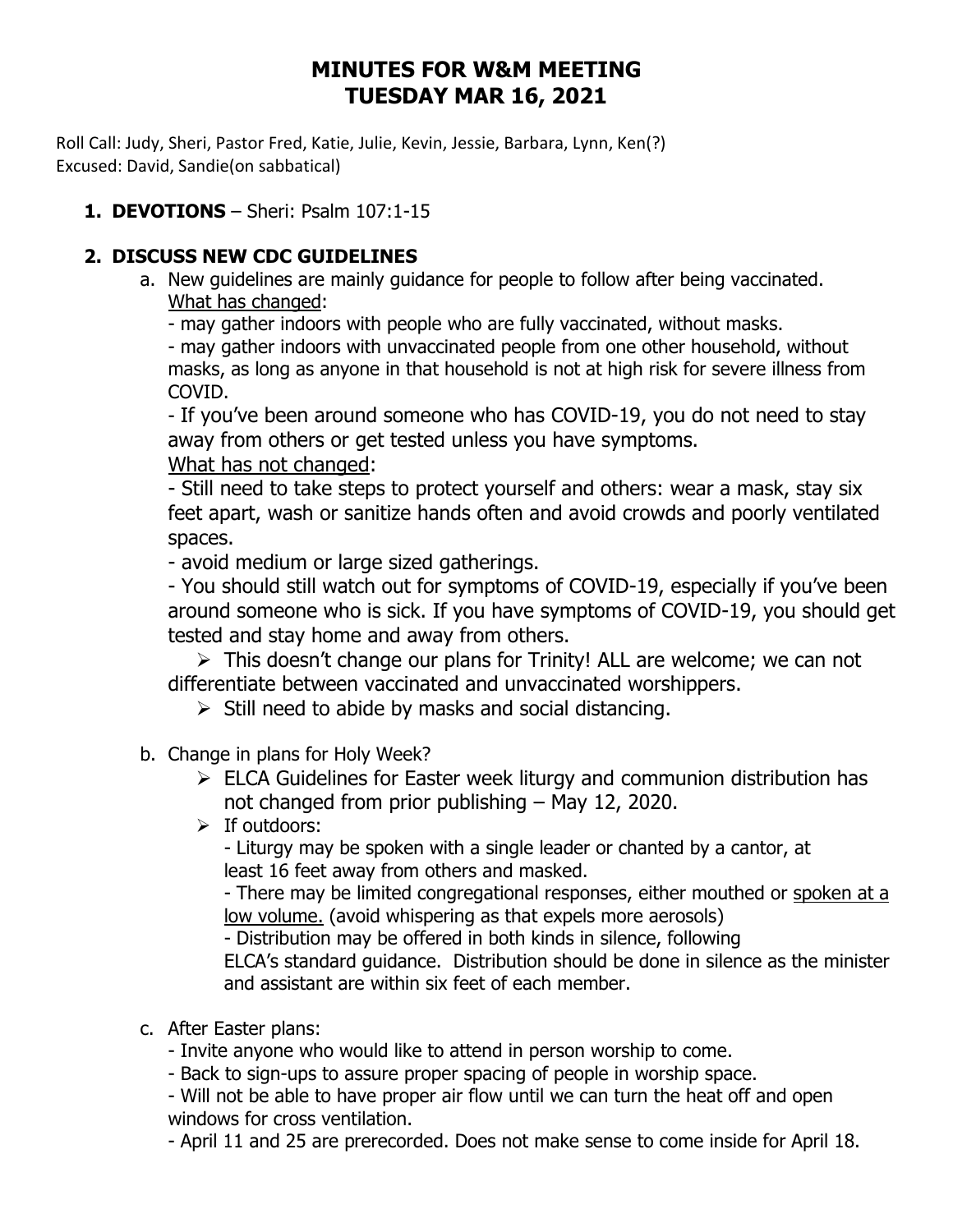- Decided it is best to start in-person worship on May  $2<sup>nd</sup>$ ; \*\*provided COVID numbers do not get worse.\*\* Outdoor temperature most likely to be more favorable. (May 9th scheduled at Germania Park)

- **3.** FINAL PLANNING HOLY WEEK & EASTER
	- a. Palm Sunday will be prerecorded on 3/14.
		- Mailing homemade Palm crosses to congregation (being made on 3/21)
	- b. Maundy Thursday live on 4/1.
	- c. Good Friday will be prerecorded on  $3/21$ .
	- d. **Easter**  $4/4$ . Changing to Setting 3
		- i. 9:30am at Germania Park. Decorating team has the lists of things to go out to the Park and people assigned to do so. Help is always needed once they arrive at GP getting everything set up.
		- ii. With communion:

\*\*Pastor and communion assistant will wear a mask and face shield. Therefore, it was decided by W&M that the words during distribution of the elements could be spoken.\*\* (instead of silent as stated in ELCA guidelines)

- Pastor will use bread, will be sanitizing hands so congregation can observe. No need to re-sanitize between persons unless touching occurs. If worshippers feel uncomfortable receiving either element they may take just one and it is considered full communion.

- Reminder that cups need to be further apart in trays to avoid people touching other cups.

- iii. Rain or shine, hot or cold. Dress accordingly! Right now, forecast mid  $40's$ .
- iv. We have all the worship assistants on board. - Ushers will be Key Darrow and Beverly Dominkowitz. They will enforce social distancing. Acolyte is Samantha Dennig. Communion assistant is Maira Rogers. Lector is Lynda Pullis. Greeter is Kathy McFarland. Cantor is Austin Kurbansade.
- v. Does the Easter service begin in silence? Could be Tricky! Decided we cannot control members totally. Ushers will escort worshippers to their seats and encourage them to stay seated and not to mingle.
- vi. Music plans/ cantor; keyboard, Tech considerations, etc. - Katie can live stream Germania Park service to YouTube via phone – you go Katie!

#### **4.** FEEDBACK – RECENT SERVICES

- a. Ash Wednesday feedback
	- People really enjoyed the service 58 views
	- people have noticed the altar appearance changes
- b. Lenten Sundays have used Service of the Word no feedback received.
- c. Lenten Weds have used the ELW (red hymnal) Vespers.
	- no feedback. 36-37 views per week.
- **5.** OTHER RECURRING BUSINESS
	- a. Hymns: Ken will do April TY Pastor will do May – TY